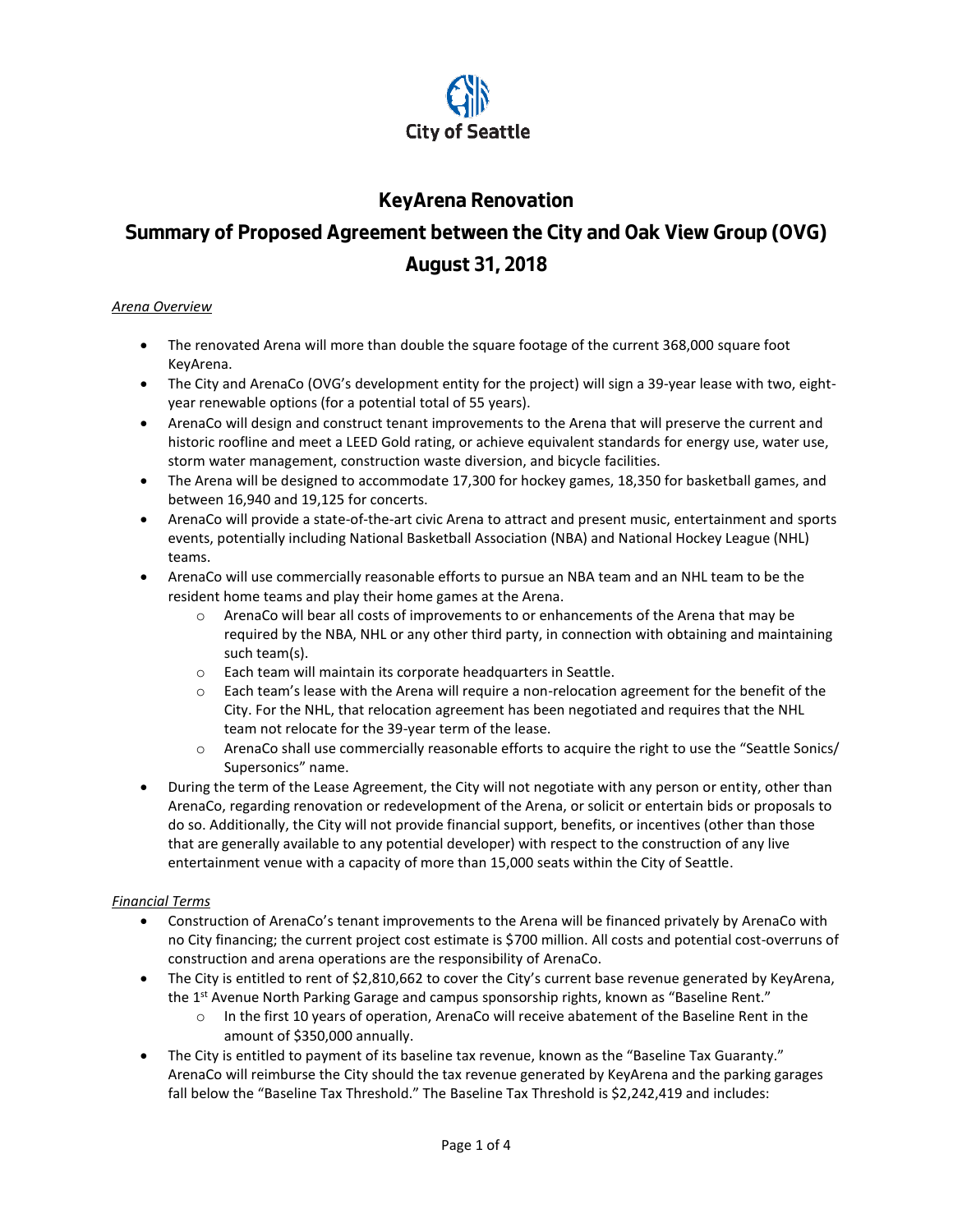- $\circ$  the City's portion of Sales Tax revenues directly attributable to Arena operations;
- $\circ$  Business and Occupation Tax revenues directly attributable to Arena operations;
- $\circ$  the City's portion of Leasehold Excise Tax revenues attributable to Arena operations;
- o Admissions Tax revenue attributable to Arena operations;
- o Commercial Parking Tax and the City's portion of the Sales Tax revenues attributable to the 1st Avenue North Parking Garage, the Fifth Avenue North Parking Garage and the Mercer Street Parking Garage.
- The City recognizes that the City will receive additional consideration and financial benefit due to ArenaCo's significant investment in renovation and operation of the Arena including shifting of construction risk and potential cost overruns; assumption of operation risk, and responsibility for associated costs such as utility costs, security, routine maintenance, and insurance; historical preservation of landmark sites; arts funding; use of the Arena for fourteen (14) days per year; transportation and community benefits; technology improvements coordinated with Seattle Center; enhanced activation of the Arena and potions of Seattle Center used by the public; enhanced prospects for attracting NBA and NHL teams; and other community and public benefits. In consideration of these benefits, the amount of rent will be subject to an annual "Rent Adjustment
	- $\circ$  The Rent Adjustment is calculated based on net revenue received above the Rent Adjustment Threshold, which is intended to equal the amount of tax and facility revenues the City receives from the current operation of the Arena and related business operations. The Rent Adjustment is calculated annually to be equal to revenues received by the City in excess of the Rent Adjustment Threshold from:
		- the Fifth Avenue North Parking Garage;
		- Mercer Street Parking Garage;
		- Seattle Center Sponsorship Rights;
		- the City's portion of Sales Tax directly related to Arena operations;
		- Business and Occupation Tax directly related to Arena operations;
		- the City's portion of the Leasehold Tax related to Arena operations;
		- the Commercial Parking Tax and City's portion of Sales Tax attributable to the 1<sup>st</sup> Avenue North, Fifth Avenue North and Mercer Street Parking Garages; and
		- the Admissions Tax revenue.
	- These incremental amounts will be aggregated annually. In the first 10 years of the Term, 25% of the total amount will be allocated to the City, 75% to ArenaCo. For each year thereafter, 50% of the total amount will be allocated to the City and 50% to ArenaCo.
	- o For all years of the Term, ArenaCo's Rent Adjustment allocation will include 100% of Admissions Tax revenue above the Rent Adjustment Threshold.
- The City's guaranteed revenues, including Baseline Rent and the Baseline Tax Threshold will be adjusted annually for escalation (with no negative adjustments), determined annually to be the lesser of 3% or the percentage change in US Department of Labor Statistics Consumer Price Index for Urban Consumers (Seattle-Tacoma-Bremerton Local Area) or "CPI."
- ArenaCo commits to expending a minimum of \$1 million per year for capital improvements during the first 10 years of the lease. For the next 29 years, ArenaCo commits to expend no less than \$2 million per year on capital improvements. Additionally:
	- $\circ$  Between the 21<sup>st</sup> and 30<sup>th</sup> year of the Lease Term, in addition to the minimum capital commitments noted above, ArenaCo commits to expend no less than \$50 million on capital improvements. This investment will be a condition precedent to the City granting the first 8-year extension.
	- $\circ$  Between the 31<sup>st</sup> and 47<sup>th</sup> year of the Lease Term, in addition to the minimum capital commitments noted above, ArenaCo commits to expend no less than \$50 million on capital improvements. This investment will be a condition precedent to the City granting the second 8 year extension.
- ArenaCo will reimburse the City for all reasonable and documented out-of-pocket Development Costs up to a maximum amount of \$3,500,000 for costs related to the development, execution, and performance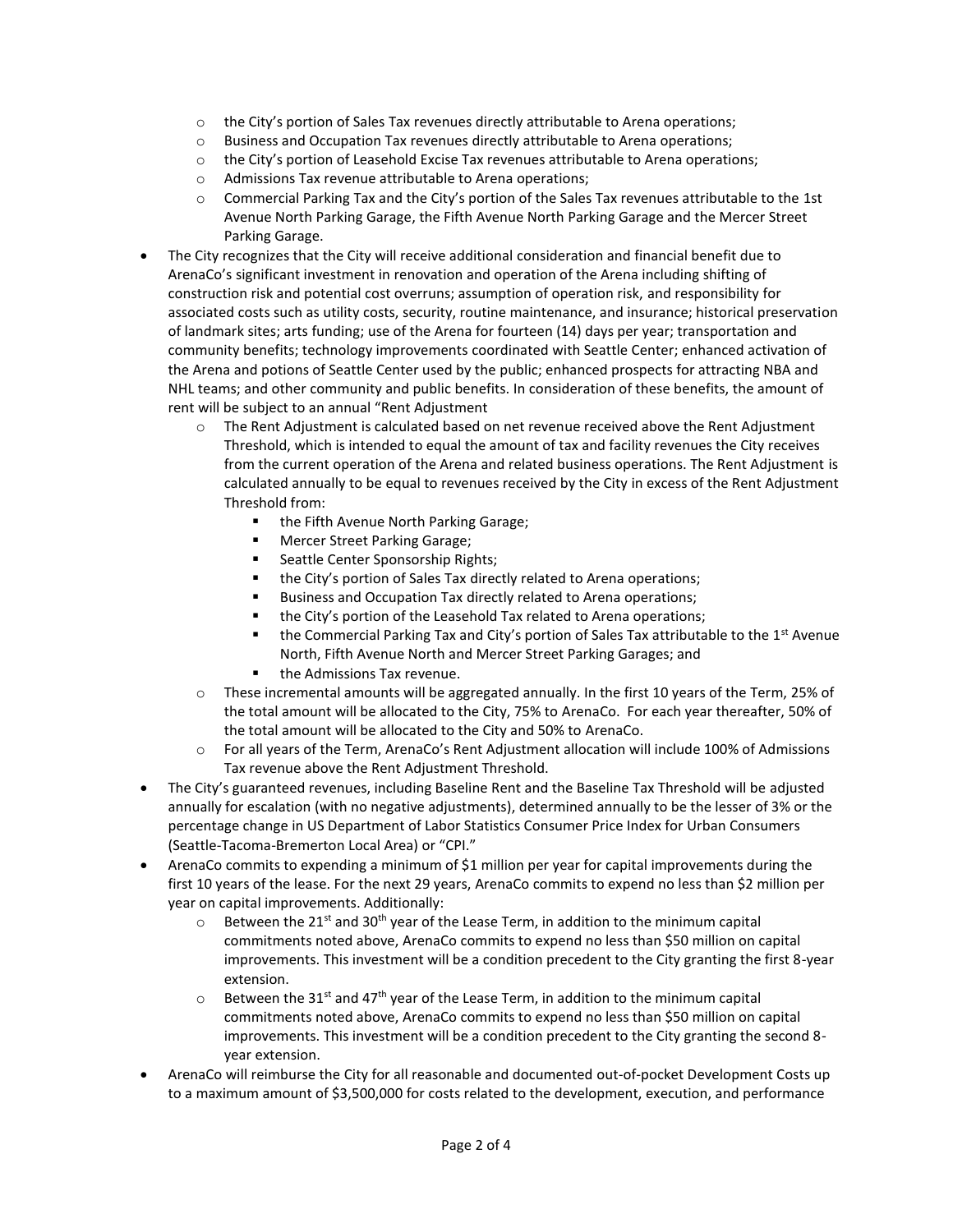of the MOU, the Transaction Documents, and related transactions, including, but not limited to expenses for engineers and legal, financial, and other required consultants paid by the City. Additionally, ArenaCo will pay all permitting expenses and SEPA expenses, which are separately reimbursable by ArenaCo to City and are not subject to the \$3,500,000 cap.

### *Risk Mitigation and Maintenance of Arena as a First-Class Facility*

- ArenaCo will assume the risk of cost overruns during construction including the risk increased cost due to unknown environmental conditions.
- ArenaCo will be responsible for Arena operations and maintenance of the facility over the life of the Lease Term; ArenaCo will assume the risks and costs of operating and maintaining the arena.
- ArenaCo must maintain the facility to an operating standard suitable for serving as the home facility for NHL and NBA teams, and not less than consistent with the standards of quality and performance comparable to the United Center in Chicago, the TD Garden in Boston and the Pepsi Center in Denver.
- ArenaCo's equity will be in place before Arena construction begins. The balance of the equity required to complete the project beyond what ArenaCo will have already spent will be placed in escrow for the benefit of the project.
- In order to ensure that capital will be available to fund any unforeseen costs, ArenaCo is providing additional equity above and beyond the developer contingency, in the form of a contingency fund that will be controlled by the City.
- To ensure that costs will not escalate beyond ArenaCo's ability to fund the project, there will be a Guaranteed Maximum Price construction contract.
- The City, the lender and ArenaCo will each have representatives managing and monitoring construction costs during development and construction.

#### *Transportation*

- ArenaCo will contribute \$40 million to a City Transportation Fund, to be administered by the City.
- Separate from the SEPA/EIS process, a North Downtown Mobility Action Plan ("MAP") has been prepared to support transportation improvements for the north downtown neighborhoods; ArenaCo funded preparation of the plan and the City Transportation Fund will fund some of the projects identified in the MAP, including projects that may improve network connectivity for people of all ages and abilities to walk and bike, enhance transit service and connectivity, and improve overall traffic management in the Seattle Center area. The City will seek other public and private partners and funding for the purposes of advancing the objectives of the City Transportation Fund.
- The City has completed an environmental impact statement (EIS) analyzing the potential impacts of the project and identified alternatives, including a comprehensive traffic and historic resources impact analysis, and identification of possible mitigating actions.
- ArenaCo is responsible for funding mitigation actions identified in the EIS. Funds in the City Transportation Fund may not be used to fund SEPA-required mitigation.

#### *Seattle Center Integration*

- The Integration Agreement ensures design, construction, and operation of the Arena integrates into and benefits the overall Center campus.
- The goals and principles upon which the Seattle Center Integration Agreement are based are (1) People First, (2) Place-Making, Not Just a Project, and (3) Partnership for Success.
- ArenaCo will offer employment to current KeyArena workers upon opening of the Arena, including both City workers and employees of contractors working at KeyArena.
- Four Blue Spruce tenants are being relocated at Seattle Center and the two remaining tenants are selfrelocating. Pottery Northwest is remaining in the Bressi garage.